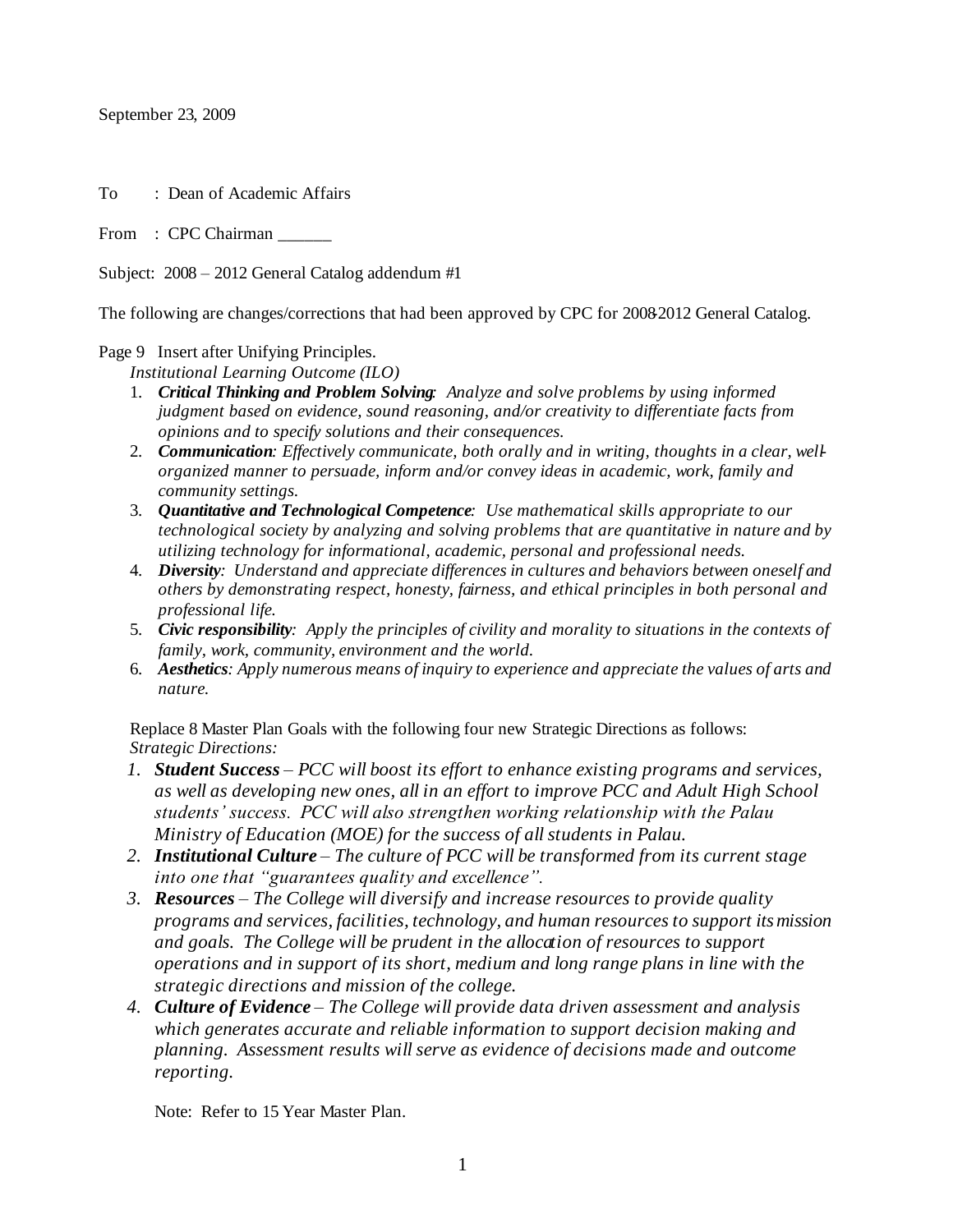Page 11 Insert after Sexual Harassment

 *Non-Discrimination The Palau Community College bars discrimination on the basis of religion, race, color, national origin, sex, age or physical handicap.*

Page 40 Fees under Tuition, Fees, and other Charges, insert the following four new fees:

- 1. *Diving Courses …………......................................... around \$600.00 or charge may vary.* 2. *Shop Tools (School of Technical Education)……… around \$225.00 or cost may vary*.
- 3. *Readmission Fee*…………………………………. \$10.00
- 4. *Transcript Rush Order (same day)…………………* \$ 5.00

Page 47 Exit Requirements under Associate of Arts Degree.

1. Item g, Computer Technology should read "*for Liberal Arts Program – 6 credits minimum from CS 100 and IT 105 or above.*" CS 213 may now be taken to fulfill computer technology requirements for LA program.

Page 49, Architectural Drafting (AD).

1. Under Program Courses, a new course "*AD 213 Project Management*" will replace "CT 212 Construction Management".

Page 51, Business Administration (BU)

 1. Under Program Courses, delete "IT 200 Intermediate PC Office Application" and "CO 259 Principles of Effective Speaking". Include as a replacement for the two deleted courses are: "*BA 130 Accounting Principles I*" and "*BA 131 Accounting Principles II*".

Page 57, Library Information Services

1. Total credit hours for program courses should equal 46. Addition in the catalog is wrong.

Page 62, Liberal Arts Program (LA).

1. Under Computer Tech., delete "*(except CS 213)*" as it longer applicable.

Page 65, Automotive Mechanics Technology under Certificate of Completion.

- 1. Include "*AM 112 Engine Servicing I (2)*" as new required course for Underchassis Servicing as it is a prerequisite for AM 225. Total credits required will be 19.
- 2. Include "*AM 112 Engine Servicing I (2)"* as new required course for Power Train Servicing as it is a prerequisite for AM 225. Total credits required will be 19.

Page 70, Course Description.

- 1. Insert new required course for AD Program: "*AD 213 Project Management (3) This course concentrates on all the aspects that a successful project manager needs to understand; the people involved in the design and construction process, the principal phases of a project, and the tools required to effectively manage the people and the project. Pre: AD 120, CT 113, MS 101, & BA 110 (2 credits lec.; 1 credit lab)"*
- 2. AG 122 Soil Technology (4) New course description reads as follows: *"Soil is a complex matrix of physical, chemical, and biological interactions between its living and nonliving components. This course covers soil identifications, fertility, microbiology, amendments, testing, and practical implications for agriculture. Pre: AG 111 (3 credits lec., 1 credit lab)*".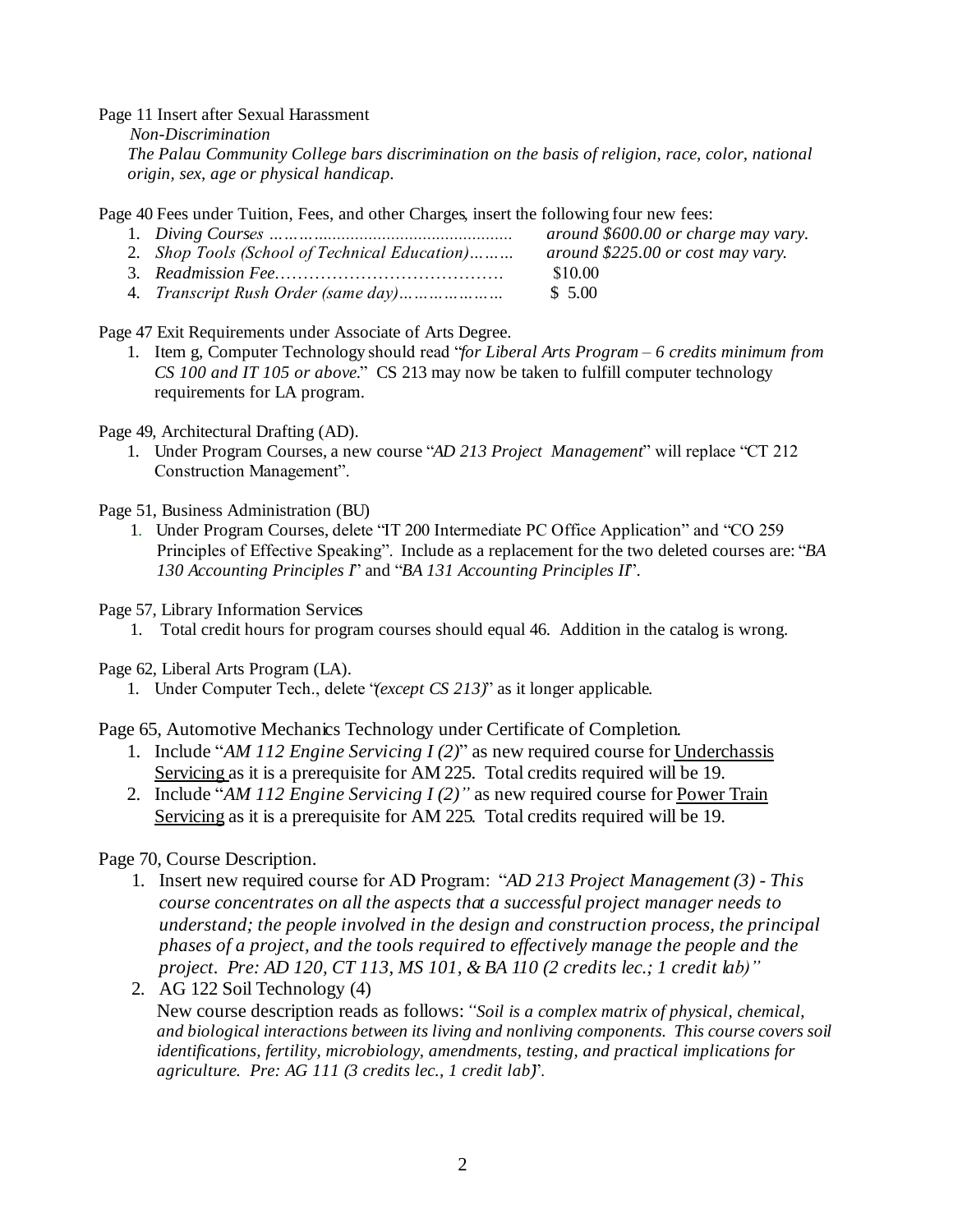Page 73, under AM 226 Electronically Controlled Transmission (3).

1. Prerequisite of "AM 122" will change to "*AM 125*"

### Page 82

1. EN 95 Basic Grammar and Writing Skills (3).

Course description is modified to accommodate important SLOs from deleted EN 91 and EN 93. New course description will reads as follows: "*This is a basic grammar and composition course which focuses on developing the students' ability to express themselves clearly in writing. This course has a double emphasis one of which is to provide students with the fundamentals of English grammar and their usage in written English. This course is also designed as a basic composition course which will teach students the steps to the writing process; introduce students to the elements, structure, and development of a paragraph. A strong emphasis will be on editing skills whereby students, with the help of an instructor assistant, will learn to identify and remove grammatical errors in given writing samples including their own. Pre: Writing Placement Test. (2 credits lec., 1credit lab) Formally titled Developmental English III".*

2. EN 109 Advanced Reading (3).

Course description is modified to align the description with the revised SLOs and course contents. The course description will read as follows: "*This course is designed for students to improve their college and adult level reading skills. The emphasis of the course will be on critical reading comprehension with work in both literal and affective comprehension. Areas of focus will include reading for meaning, recognizing fact and opinion, paraphrasing and summarizing, and making correct inferences. Pre: Reading level 8th grade or higher or EN92 (3 credits lec.) Formerly titled College Reading.***"**

### Page 86

1. HI 159 World Civilization I (3)

Change 1800 to "*1500*" in the course description.

# Page 88

 1. IT 110 Introduction to Programming (3) Course credits is changed to *"(3 credits lecture)*". Effective Spring 2007.

# Page 91, MA 105 Intermediate Algebra (3).

1. Correct course description reads "*This course covers linear equations and inequalities, factoring, rational expressions, fractional equations, division of polynomials, system of equations and inequalities, graphs of linear equations and nonlinear functions, equation of lines, variation, radical expressions and equations. Complex number, quadratic equations and nonlinear inequalities, composition and inverses of functions. Pre: MA 95 (3 credits lec)."*

# Page 98, SC 249 Environmental Concepts and Issues (4).

1. Modified course description reads "*This course introduces students to environmental concepts and issues at the local and global levels. The course includes analytical reading and reviewing scientific literatures on a range of local environmental issues and analyzing reliability of mainstream media such as newspaper articles. Online lectures and assignments give overviews of the major ecosystems on Pacific islands, their values,*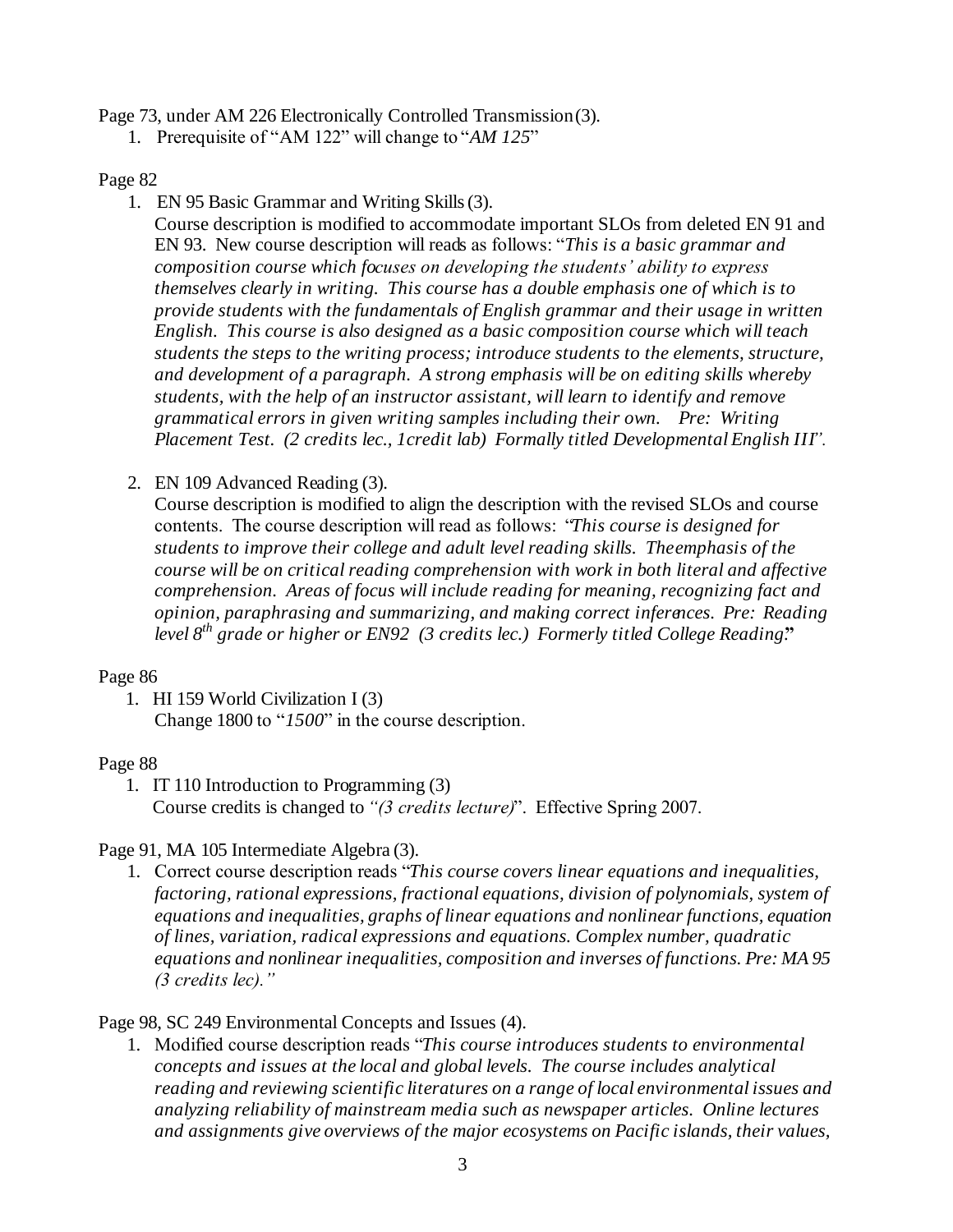*and environmental threats in the 21st century including global climate change, biodiversity, land use, waste management, and sustainability of resources. Students will be required to undertake a research project and write a scientific research paper using the present MLA writing guidelines. Pre: Reading level 8th grade or higher or EN 92, EN 95, and CS 100 (3 credits lec., 1 credit lab)."* 

# Page 103, TH 218 Food and Beverage Cost Control and Purchasing (3)

1. Modified course description reads "*This course covers the principles and procedures involved in an effective control and purchasing system, including standard determination, the operating budget, cost volume profit analysis, income and cost control, menu pricing, purchasing, labor cost control and computer application. Pre: TH 201(3 credits lecture)*."

### PROGRAM LEARNING OUTCOMES

Starting with this addendum, program outcomes will be made a part of the program descriptions in the catalog. They will be published with the program descriptions in 2012-2016 General Catalog.

Page 48 Agricultural Science program outcomes: (Insert after the description)

- 1. *Student will develop competent agricultural skills with ethical standards in their commitment to develop their respective agricultural economy*.
- 2. *Student will demonstrate scientific knowledge and technical skills of prospective entrepreneurs*.
- 3. *Student will recognize the value and awareness in preserving diversities of the environment and be cognizant to the principles of preservation*.
- 4. *Student will effectively deliver relevant extension services to their respective communities providing quality services and assistance to the agricultural sectors*.

#### Page 49

Air Conditioning & Refrigeration program outcomes: (Insert after the description)

- 1. *Work as sales technician or manufacturer's representative.*
- 2. *Be employed as air conditioning and refrigeration service technician in both government and private businesses.*
- 3. *Manage and operate own air conditioning and refrigeration service shops*.

Architectural Drafting program outcomes: (Insert after the description)

- 1. *Student will demonstrate drafting skills in residential construction.*
- 2. *Student will demonstrate design skills in residential construction.*
- 3*. Student will demonstrate plumbing skills in residential construction.*
- 4. *Student will demonstrate masonry skill in residential construction.*
- 5*. Student will demonstrate business and construction management skills in residential construction.*

#### Page 50

Automotive Mechanics Technology program outcomes: (Insert after the description)

- 1. *Service Automotive Vehicle Main Components*
- 2. *Manage Automotive Repair Shops.*
- 3. *Manage Merchandizing Company of Automotive Car Parts and Accessories.*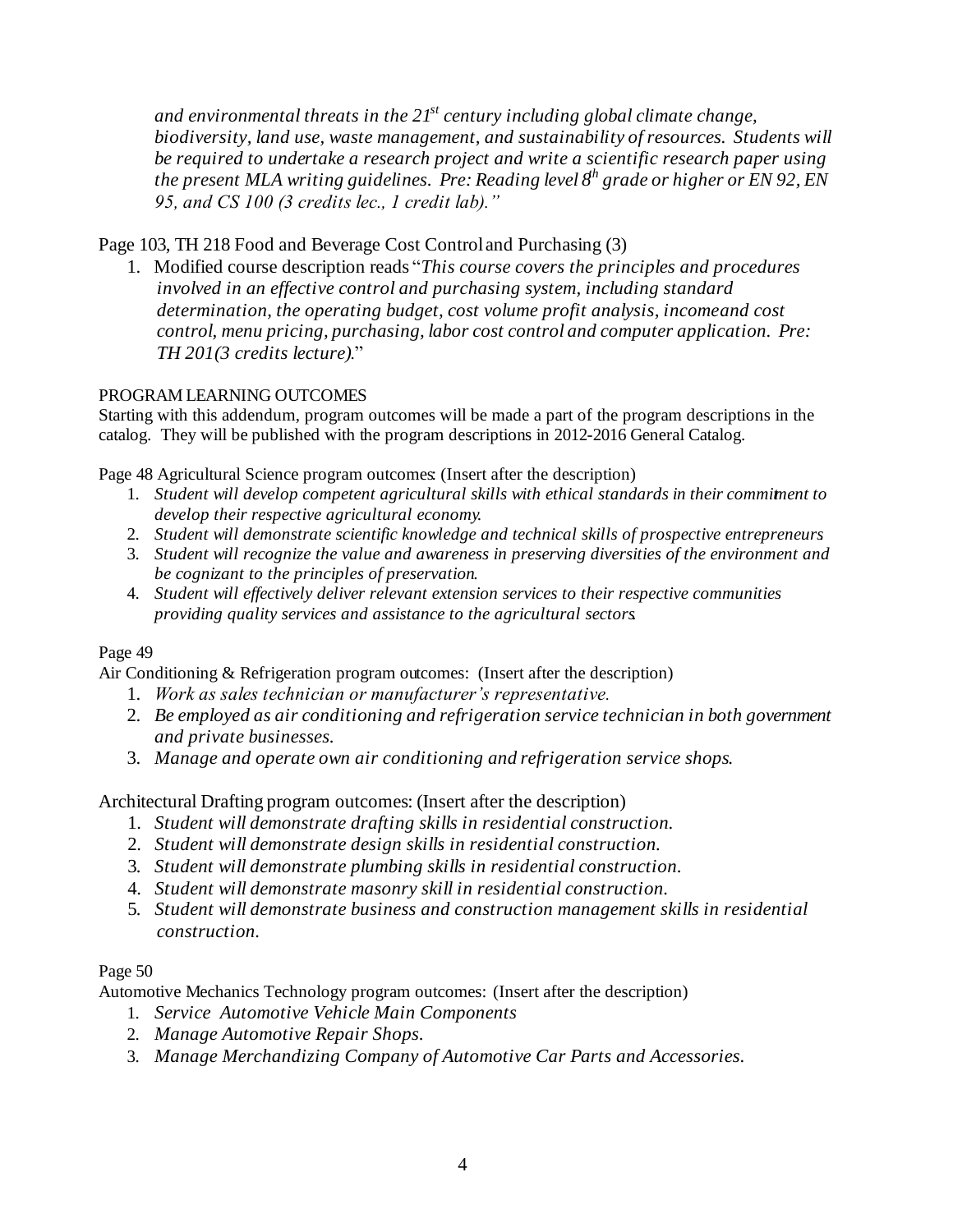# Page 51

Business Accounting program outcomes: (Insert after the description)

- 1. *Graduates will be able to apply accountings skills and knowledge in recording, classifying, summarizing, analyzing, and interpreting accounting information and prepare financial statements in accordance with Generally Accepted Accounting Principles.*
- 2. *Graduates will be able to apply business math skills, computer skills and knowledge of accounting software to prepare accounting documents.*
- 3. Graduates will demonstrate the ability to perform fundamental accounting and financial *management operations to support management decision making in planning, directing, and controlling financial performance.*
- 4. *Graduates will understand the importance of business laws and regulations and the appreciation for ethics in business.*
- 5. *Graduates will apply critical thinking skills to identify and analyze economic problems and solutions.*

Business Administration program outcomes: (Insert after the description)

- *1. Understand business organizations in today's global economy*
- 2. *Contribute as a member of management teams*
- 3. *Apply basic management techniques*
- 4. *Apply effective marketing techniques*
- 5. *Apply effective financial management techniques*

# Page 52

Construction Technology program outcomes: (Insert after the description)

- 1. *Student will demonstrate blueprint reading skills in residential construction.*
- 2. *Student will demonstrate carpentry skills in residential construction.*
- 3. *Student will demonstrate masonry skills in residential construction.*
- 4. *Student will demonstrate plumbing skill in residential construction.*
- 5. *Student will demonstrate basic construction management skills in residential construction.*

Criminal Justice program outcomes: (Insert after the description)

- 1. *Students will demonstrate the knowledge and ability to effectively and clearly apply the basic skills of writing, reading, and speaking in the criminal justice field.*
- 2. *Students will demonstrate the ability to practice self-defense and maintain standard police department physical training requirements.*
- 3. *Students will demonstrate an understanding of, and ability in identifying the components of the criminal justice system, its organizations, developments, and functions.*
- 4. *Students will demonstrate the knowledge and understanding of the importance of ethical conduct and theoretical approaches in the accomplishment of justice. Also, demonstrate an understanding of, and reaction to, issues associated with crime and the administration of justice.*
- 5. Students will demonstrate the ability to identify crime causation, the aspects of acrime, *and the essential supporting evidence. In addition, students will demonstrate the ability to explain the function of law, both procedural law and substantive law, as a crucial elements in the criminal justice system.*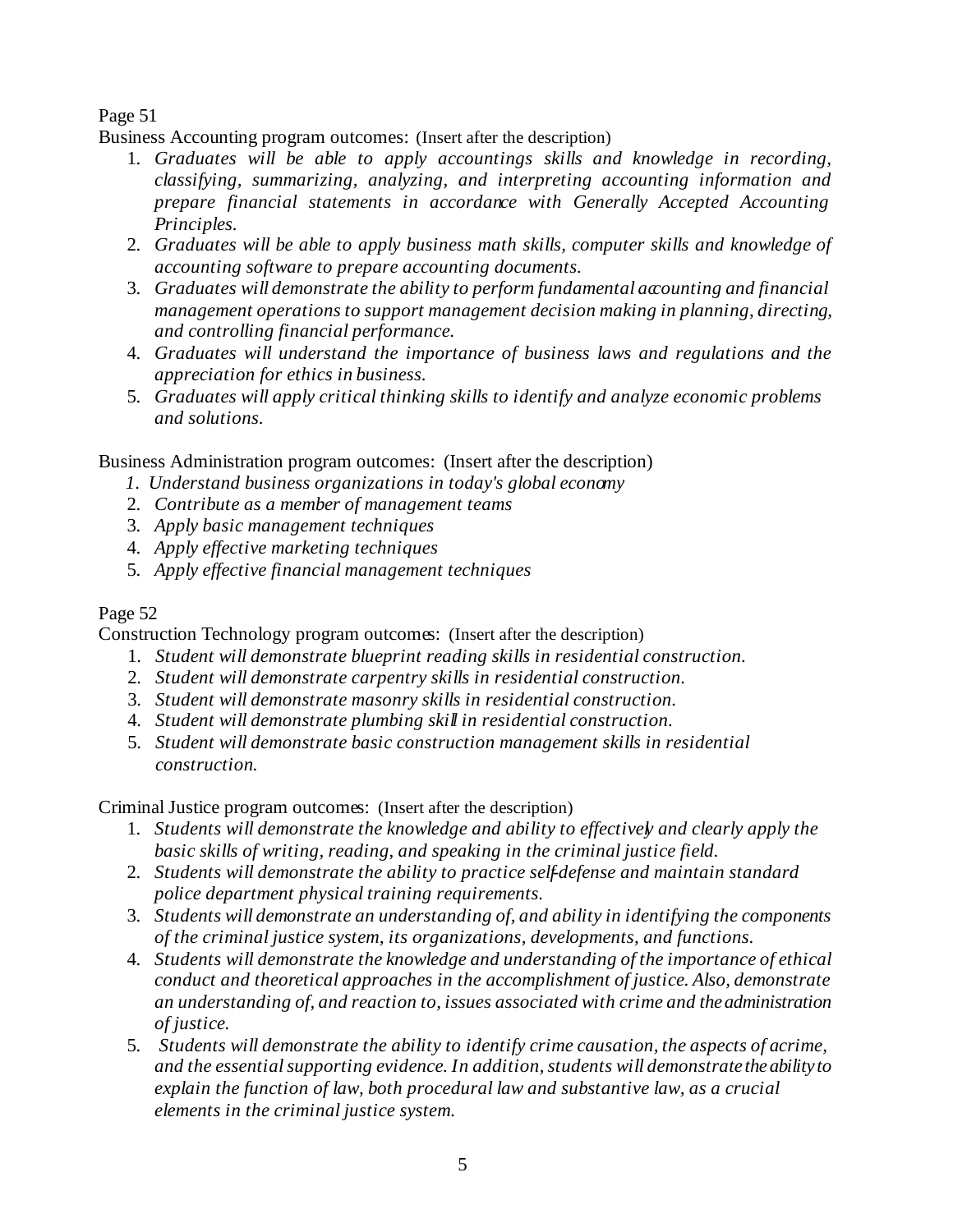# Page 53 Education

Early Childhood program outcomes: (Insert after the description)

- 1. *Student will develop and present a lesson plan addressing the importance of individual and cultural variations in: Cognitive, Social/Emotional, Physical and Motor development*
- 2. *Student will demonstrate pedagogical knowledge and skills reflecting both teachercentered and learner-centered strategies as appropriate for children given age group.*
- 3. *Student will use assessment tools that are appropriate to use in assessing childrenfor instructional planning.*

Elementary Education program outcomes: (Insert after the description)

- 1. *Students will develop grammatically written lesson plans which identify learning outcomes that incorporate these standard elements: condition, behavior, criteria, and content; appropriate materials/resources; pre, during, and post-learn strategies.*
- 2. *Students will demonstrate pedagogical knowledge and skills reflecting both teachercentered and learner-centered strategies as appropriate for given age groups.*
- 3. *Students will demonstrate effective classroom management techniques, which accommodate children of culturally, ethnically, linguistically and socioeconomically diverse backgrounds as well as children who are developmentally challenged.*

Special Education program outcomes: (Insert after the description)

- 1. *Students will demonstrate the understanding of the six specific principles of IDEA-97 and RPPL-3-9 – (1) Inclusion in a program of appropriate services; (2) Nondiscriminatory evaluation (3) Individualized education program, (4) Least restrictive environment, (5) Procedural safeguard, (6) Parent participation and their implications*.
- 2. *Students will demonstrate one formal and one informal assessment procedures to diagnose children with diverse developmental disabilities and educational needs and suggest program placement options for meeting their diverse academic and developmental needs.*
- 3. *Students will demonstrate the process for developing Individualized Education Plan (IEP) and write one grammatically correct IEP lesson plan based on a child Certified IEP consisting of annual goals and short term objectives with required elements: condition, content, behavior, and criteria for measuring attainment of objectives, and adaptive materials and equipments that are developmentally and age appropriate with multicultural, bilingual and socioeconomic perspectives.*
- 4. *Students, will demonstrate effective instruction practices involving, teacher-directed instruction, student-directed learning, individualized instruction, peer-directed learning, material adaptation strategies, assistive technology, and student evaluation of instructional progress to effectively address special students with diverse needs and learning styles.*
- 5. *Students, will demonstrate appropriate strategies for classroom management, organization and planning of the physical classroom environment associated with effective teaching and behavior change strategies that increase special students' motivation to perform while assisting in the development of appropriate classroom behavior.*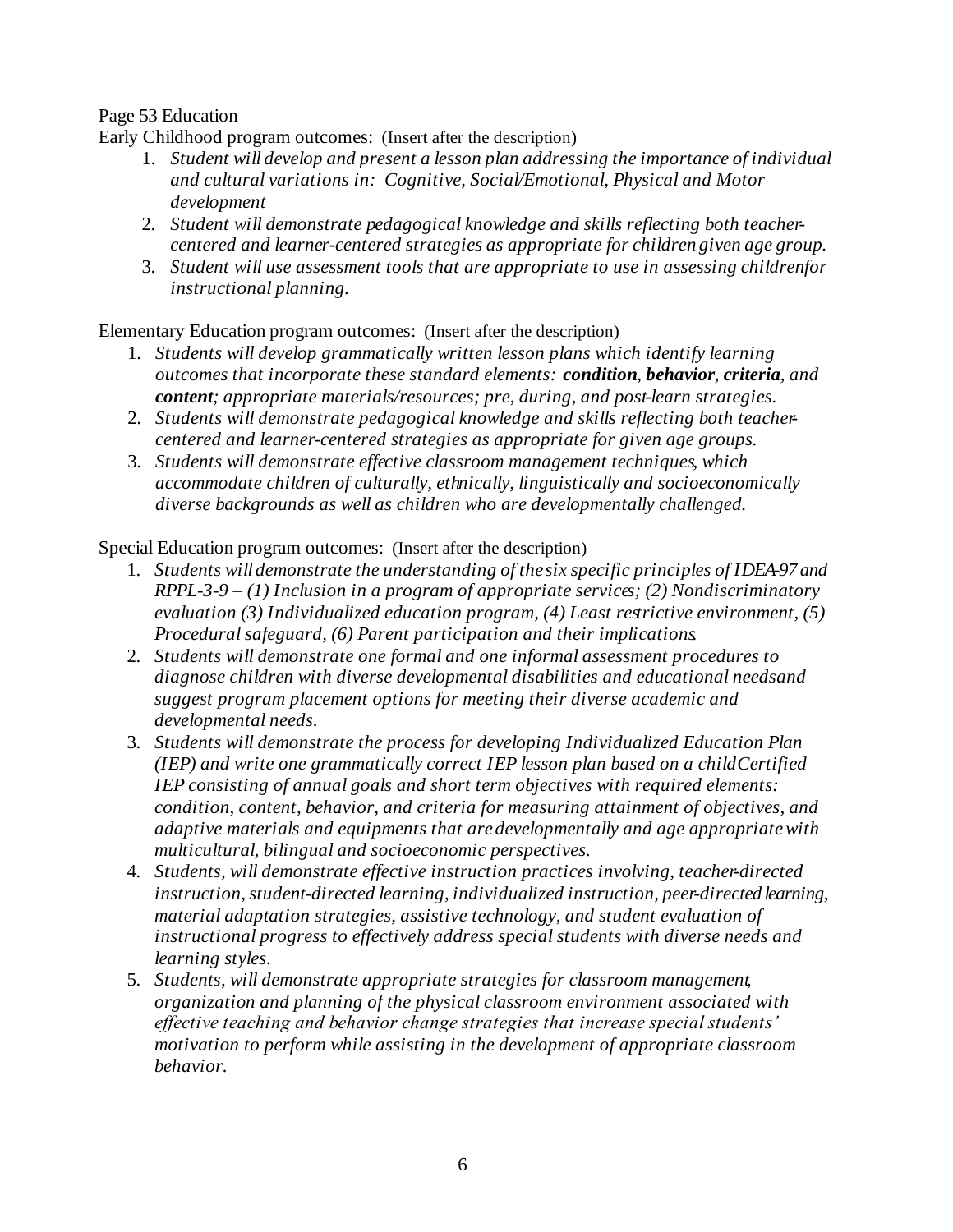Secondary Education program outcomes: (Insert after the description)

- 1. *Students will develop grammatically written lesson plans which identify learning outcomes that incorporate these standard elements: condition, behavior, criteria, and content; appropriate materials/resources; pre, during, and post-learn strategies.*
- 2. *Students will demonstrate pedagogical knowledge and skills reflecting both teachercentered and learner-centered strategies as appropriate for given age groups.*
- 3. *Students will demonstrate effective classroom management techniques, which accommodate children of culturally, ethnically, linguistically and socioeconomically diverse backgrounds as well as children who are developmentally challenged.*

Page 54 Electrical Technology program outcomes: (Insert after the description)

- 1. *Students will be employable in power utility companies as linemen, power plant electricians, or maintenance personnel.*
- 2. *Students will be able to install and maintain electrical wiring for residential buildings.*
- 3. *Students will be able to install and maintain electrical wiring in commercial and industrial buildings.*

# Page 55

Environmental Marine Science program outcomes: (Insert after the description)

- 1. *Students will apply scientific methods and technical laboratory skills.*
- 2. *Students will apply field techniques.*
- 3. *Students will conduct individual and team research.*

General Electronics Technology program outcomes: (Insert after the description)

- 1. *Manufacture and assemble electronics circuits.*
- 2. *Service and repair electronic consumer products.*
- 3. *Service and repair industrial devices, control and equipment.*
- 4. *Service and repair computers.*

Page 56 Information Technology program outcomes: (Insert after the description)

- 1. *Student will plan, design, and develop a computer program demonstrating an understanding in the following: process of flowcharting programs, process of pseudocoding and documenting programs, process of writing computer programs using a programming language and applications, and the process of compiling and debugging programs.*
- 2. *Students will create various documents and files demonstrating a thorough understanding in using various office applications such as utilizing advance features of word-processing, presentation, spreadsheet, and database applications.*
- 3. *Students will propose, plan/design, and create a web-based project to demonstrate an understating in the process of writing project proposals, process of planning and designing web-based applications, different web supported programming languages, process of uploading and managing web applications, and an understanding in computer networking and protocols.*
- 4. *Students will propose, plan/design, and create a computer simulated network to demonstrate an understating in the process of identifying different hardware, determining hardware compatibility, process of planning and designing computer network, and the process of troubleshooting networking and other computer related problems.*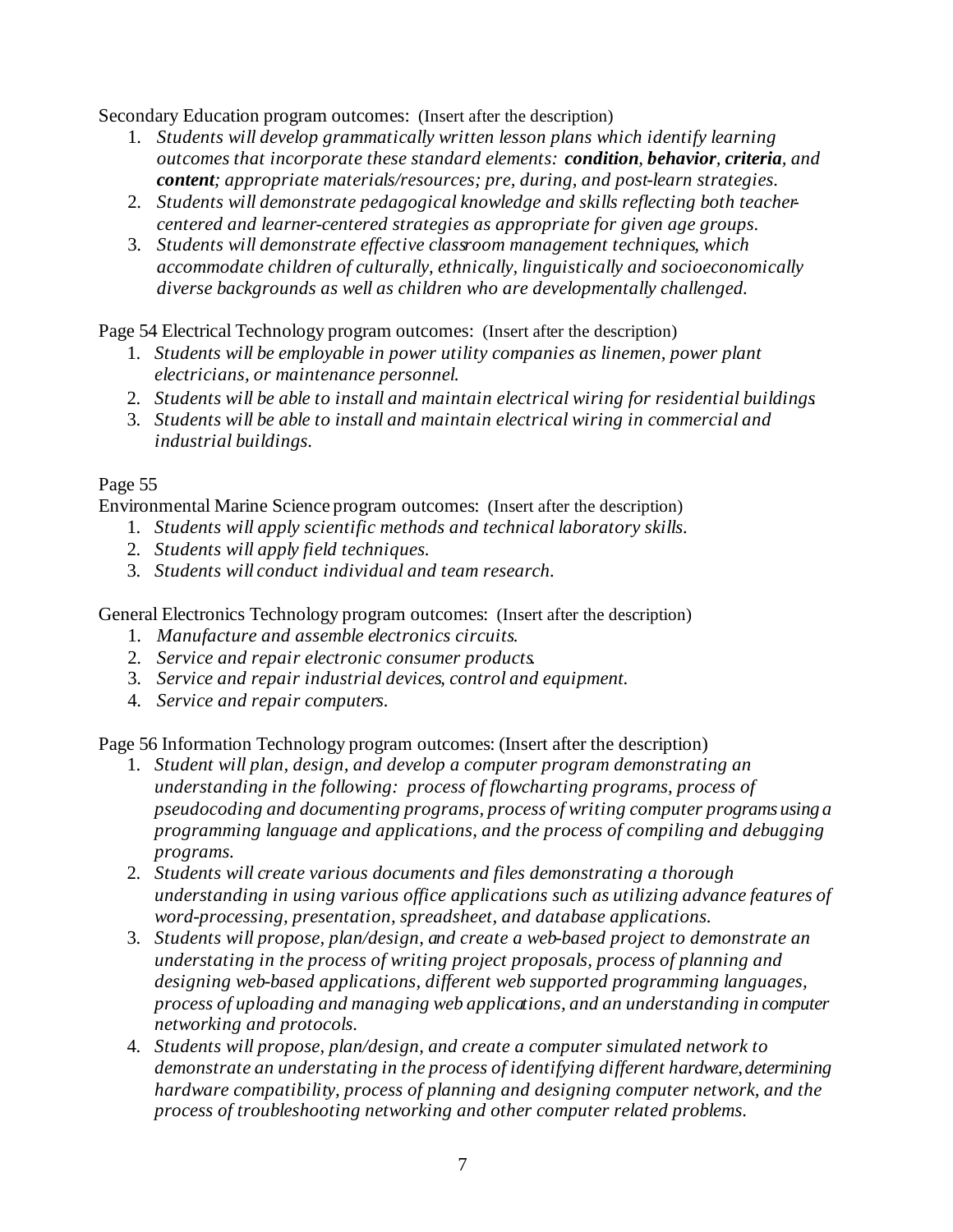Page 57 Library and Information Services program outcomes: (Insert after the description)

- 1. *The student will communicate effectively for a range of tasks, both oral and written,*  including interpretation of patron information needs, successful instruction in the use of *library materials and clear explanations of policies and procedures*
- 2. *The student will use critical thinking skills to identify relevant information and materials for a range of tasks, including library resources for research use, selection of new materials and evaluation of dated materials*
- 3. The student will describe library materials uniquely, and organize theseto assist in their *identification, control, retrieval and use.*
- 4. *The student will use technology skills for effective and efficient library management.*
- 5. *The student will demonstrate management skills for efficient library operations, contributing to the development of appropriate goals, objectives and policies, effective recruitment and appraisal, identification of funding sources*

Page 58 Nursing Career Ladder program outcomes: (Insert after the description)

- 1. *Provide care based on the nursing process.*
- 2. *Demonstrates verbal skills in work settings.*
- 3. *Demonstrates principles of asepsis and safety.*
- 4. *Practices within legal and ethical parameters.*
- 5. *Demonstrates responsibility for own behavior.*
- 6. *Demonstrates entry level competence in performing nursing skills.*

### Page 59

Office Administration program outcomes: (Insert after the description)

- 1. *Student will demonstrate proper attitudes and behaviors that will help students enter, perform and progress rapidly in a business environment.*
- 2. *Student will communicate clearly, concisely, and correctly in spoken, and visual form as expected from a supporting staff/administrative professional.*
- 3. *Student will maintain records to ensure organized electronic and paper records for the workplace.*
- 4. *Student will prepare accurate business documents by a specified deadline using available computer technology.*
- 5. *Student will keep accurate bookkeeping records for the workplace.*

# Page 60

Small Engine and Outboard Marine Technology program outcomes: (Insert after the description)

- 1. *Students will be employable in the field of Small Engine and Outboard Marine Technology.*
- 2. *Students will demonstrate skills in diagram reading and testing.*
- 3. *Students will demonstrate skills in boat fitting and rigging.*
- 4. *Students will be able to manage and operate their own service shop.*
- 5. *The students will demonstrate skills in diagnosing and repair of small engines and outboard motors.*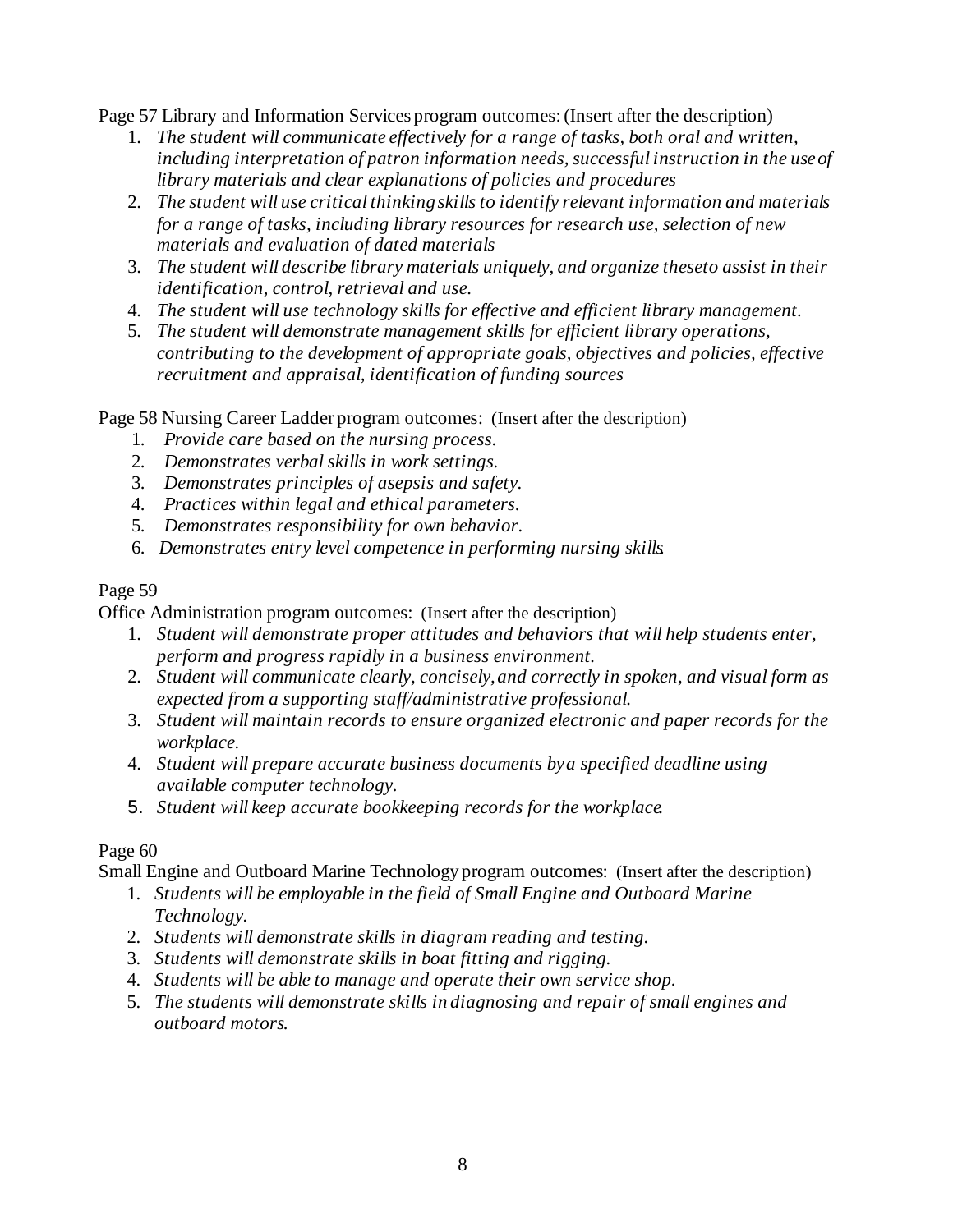Tourism and Hospitality

Food and Beverages program outcomes (AAS): (Insert after the description)

- 1. *Students will identify career paths and positions leading to his/her entry in the Restaurants or Hotels.*
- 2. *Students will demonstrate positive strategies for organizing and planning of the physical environments appropriate to different settings.*
- 3. *Students will demonstrate knowledge of Occupational Health and Safety (OH&S) regulations and demonstrate safety practices.*
- 4. *Students will demonstrate ability to provide service within an Institutional and Commercial Food Service Operation in accordance with established systems and procedures.*
- 5. *Students will interact positively with customers.*
- 6. *Students will demonstrate how to set up a variety of room service meals according to established needs.*
- 7. *Students will apply legislative and establishment procedures in handling food and beverages.*

Hotel Operations program outcomes (AAS): (Insert after the description)

- 1. *Students will demonstrate knowledge of five (5) major divisions and sub-departments of a typical hotel and responsibilities and roles to the overall running of hotels.*
- 2. *Students will demonstrate their understanding of the elements of decision-making and problem solving and perform applicable procedures to meet guests' needs and expectations.*
- 3. *Students will demonstrate their understanding of the effective principles of customer service and to apply positive communication skills with respect and courtesy.*
- 4. *Students will apply the Occupational Health and Safety (OH&S) regulations and established conservation measures.*

Tour Services program outcomes (AAS): (Insert after the description)

- 1. *Students will apply effective guest greetings and courtesy.*
- 2. *Students will demonstrate understanding of successful tour guide responsibilities.*
- 3. *Students will create or design and market one tourism product and tourist attraction.*
- 4. *Guest comfort is very important in the tour service, students will apply appropriate knowledge of safety and security of guests both on land and at sea.*

Tour Services program outcomes (AS): (Insert after the description)

- 1. *Students will use established guidelines to interpret or comment theme attractions and landmarks of interest to visitors or tourists in a given destination like Palau.*
- 2. *Students will create or design and market tourism products and attractions to tourists.*
- 3. *Students will identify and perform tour guide duties and responsibilities when conducting tours.*
- 4. *Students will recognize and practice personalizing appropriate work ethics like courtesy, respect, honesty, and dress to fit occasions.*
- 5. *Students will apply essential knowledge of safety and security of guests on land and in the sea to ensure guests comforts at all times.*